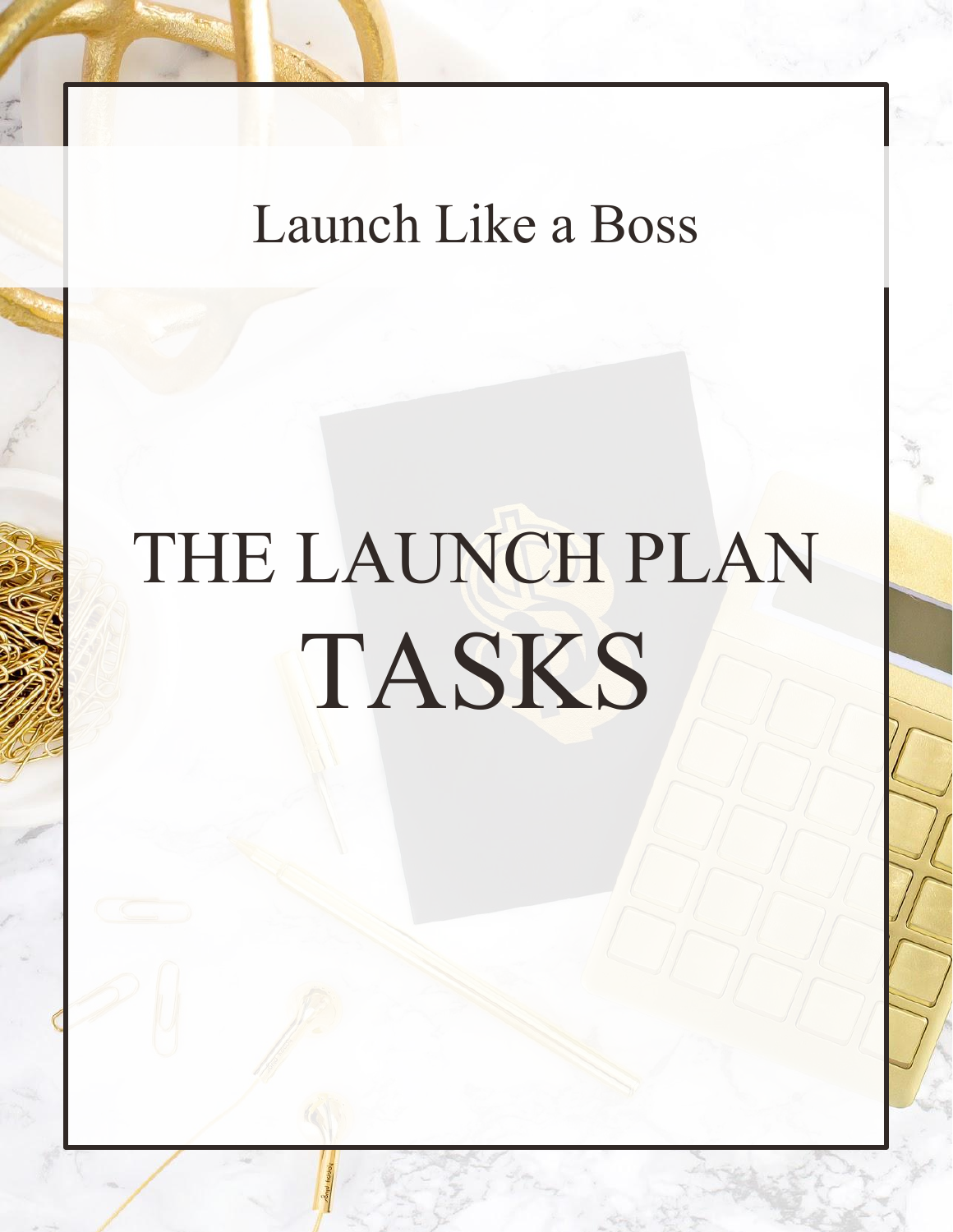### LAUNCH LIKE A BOSS Module 5 | Action Plan

### THE LAUNCH PLAN: TASKS

#### Create the Foundation

#### **3 - 9 MONTHS PRIOR TO LAUNCHING**

- ❏ Schedule your launch date.
- ❏ Clear your schedule for that week (and ideally about one week before and after as well).
- ❏ Set a launch goal.
- ❏ Brainstorm 8 10 content (blog/video/podcast) ideas that subtly sell your course. (You'll use these during your pre-launch.)
- ❏ Plan an opt-in offer to attract prospective customers.
- ❏ Compile a list of 30 100 people/brands with followings interested in your course topic.
- ❏ Pitch these people/brands about collaborating during your launch.
- ❏ Brainstorm a few fun, exciting events to generate hype around your launch.

(Examples: Webinar, video training series, giveaway, etc.)

❏ Schedule your favorite launch event(s) idea.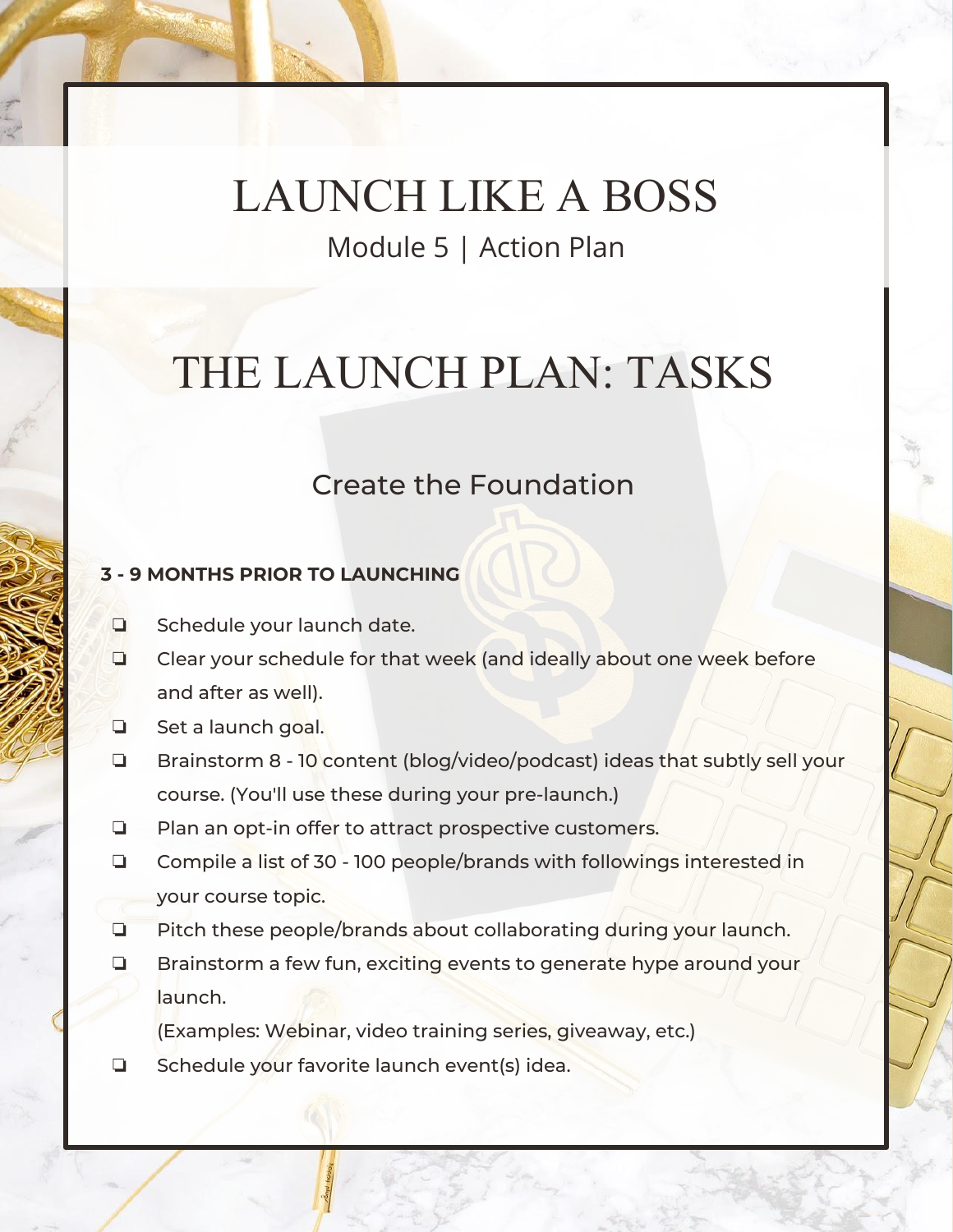Module 5 | Action Plan

#### Pre-Launch

#### **WEEK ONE**

- ❏ Create pre-launch content
- ❏ Share pre-launch content
- ❏ Create your opt-in offer
- ❏ Start first advertising campaign (optional)

#### **WEEK TWO**

- ❏ Create pre-launch content
- ❏ Share pre-launch content
- ❏ Create waiting list page
- ❏ Create opt-in offer page

#### **WEEK THREE**

- ❏ Create pre-launch content
- ❏ Share pre-launch content
- ❏ Draft sales page content
- ❏ Polish sales page copy
- ❏ Sketch sales page layout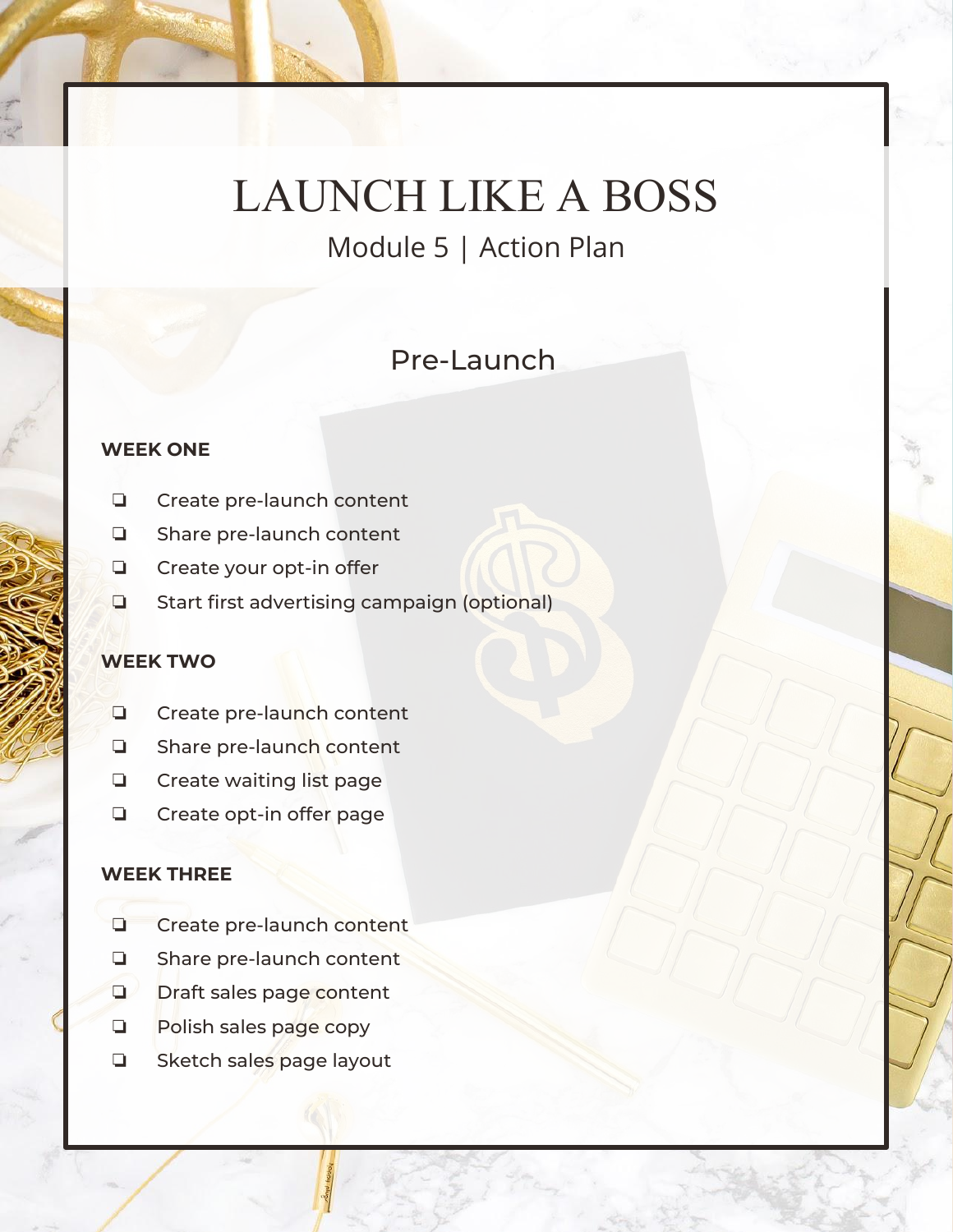Module 5 | Action Plan

#### **WEEK FOUR**

- ❏ Create pre-launch content
- ❏ Share pre-launch content
- ❏ Build sales page
- ❏ Polish sales page

#### **WEEK FIVE**

- ❏ Create pre-launch content
- ❏ Share pre-launch content
- ❏ Create webinar or video series content (optional)
- ❏ Start second advertising campaign

#### **WEEK SIX**

- ❏ Create pre-launch content
- ❏ Share pre-launch content
- ❏ Finish webinar or video series content (optional)
- ❏ Create webinar or video series sign-up page
- ❏ Set up payment processor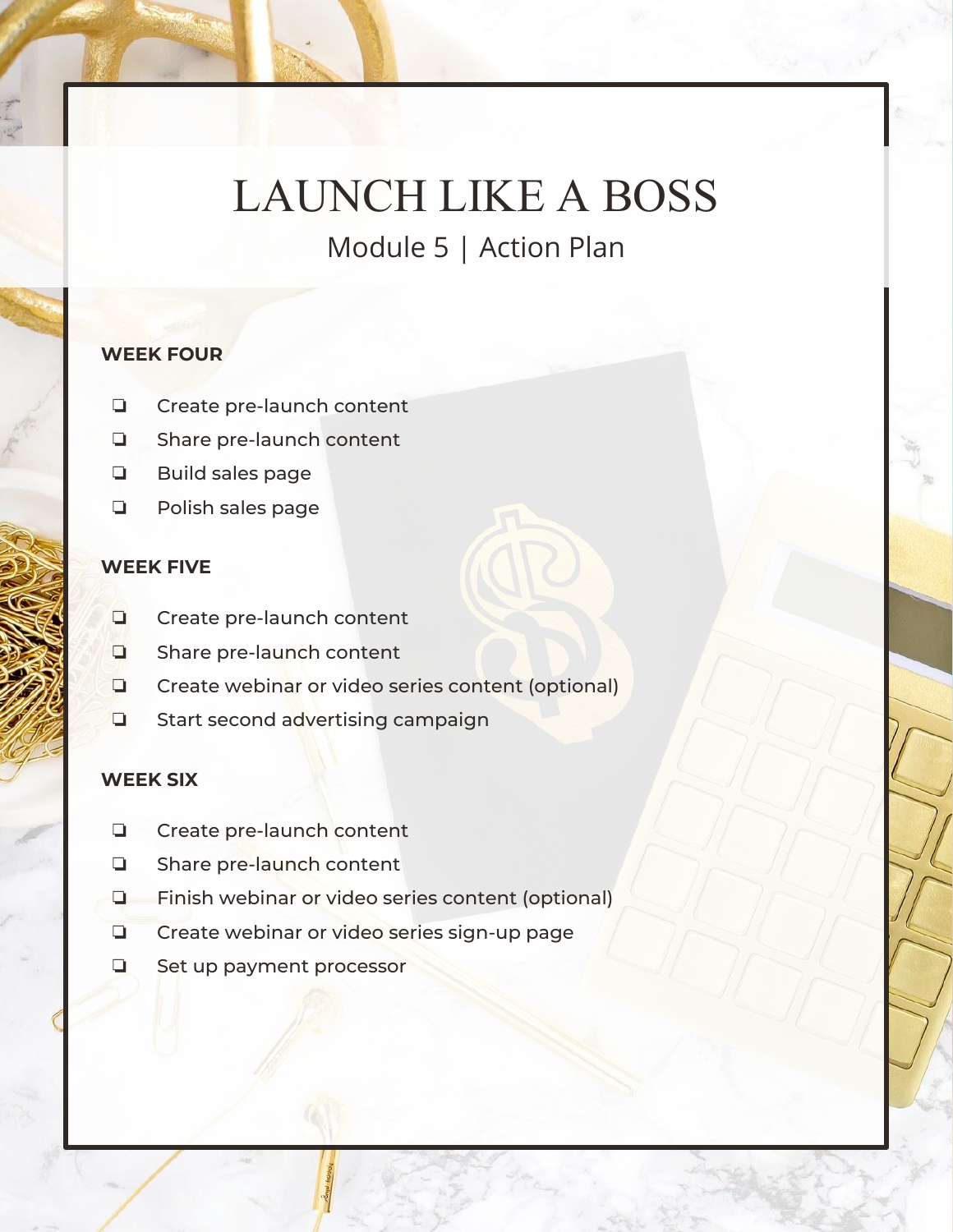Module 5 | Action Plan

#### **WEEK SEVEN**

- ❏ Create pre-launch content
- ❏ Share pre-launch content
- ❏ Set up shopping cart software
- ❏ Write launch emails #1 #6

| Email Subject #1 |  |
|------------------|--|
| Email Subject #2 |  |
| Email Subject #3 |  |
| Email Subject #4 |  |
| Email Subject #5 |  |
| Email Subject #6 |  |

#### **WEEK EIGHT**

- ❏ Create pre-launch content
- ❏ Share pre-launch content
- □ Create thank you page
- ❏ Connect sales page, shopping cart, "thank you" page, and email software.
- ❏ Test checkout process.
- ❏ Write launch emails #7 #9

| Email Subject #7        |  |  |
|-------------------------|--|--|
| <b>Email Subject #8</b> |  |  |
| Email Subject #9        |  |  |